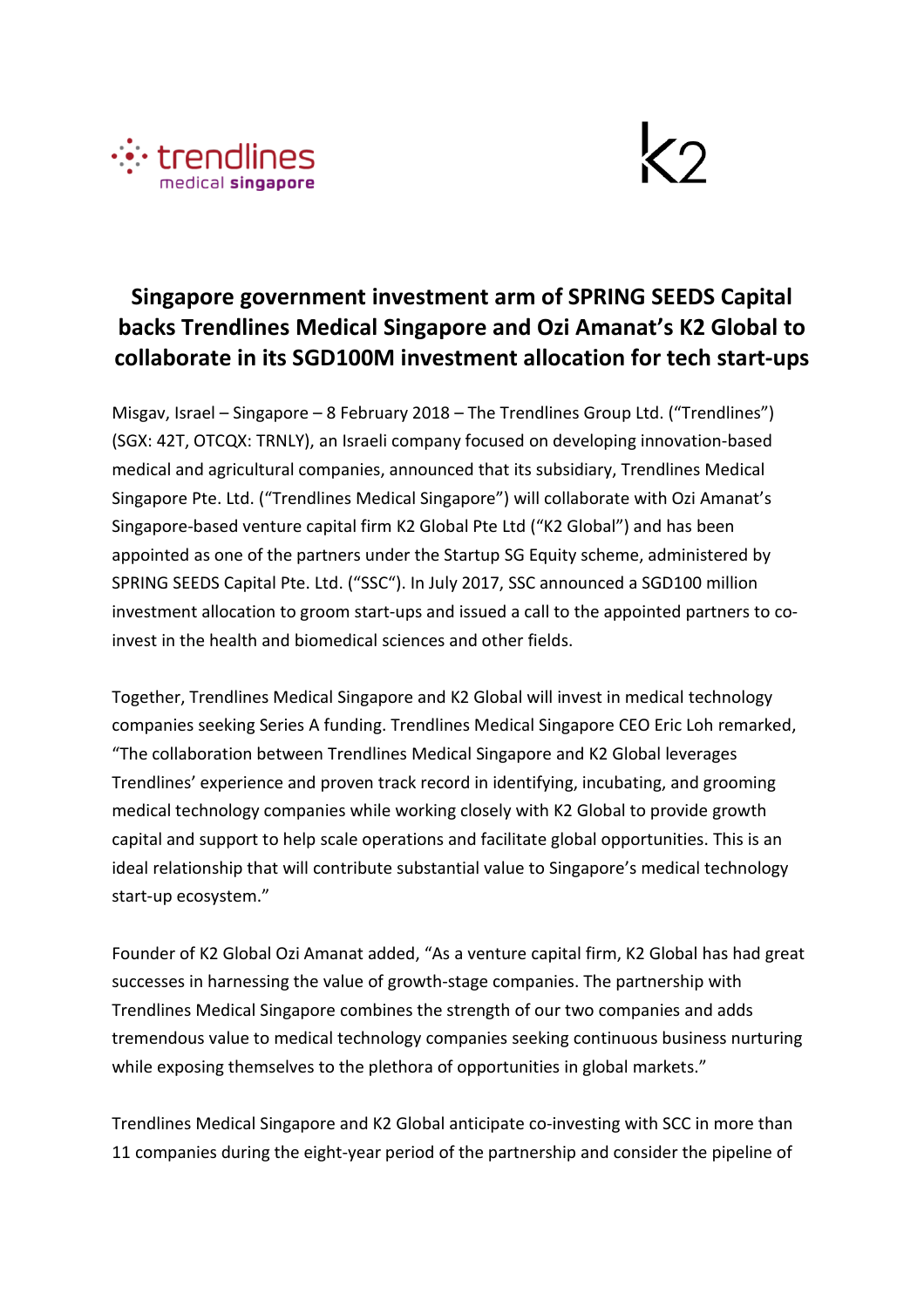deals originating from Trendlines Medical Singapore's incubator, and other companies that have a strong development focus in Singapore, as a rich environment for investment.

Chairman of Trendlines Medical Singapore Todd Dollinger added, "We are pleased to work together with SPRING SEEDS Capital in translating healthcare and biomedical technology through active incubation and follow-on financing – into growing companies that will improve the human condition. Our participation in the Startup SG Equity program broadens our ability to develop early-stage medical technology companies in Singapore. Our collaboration with K2 Global will further strengthen our successful efforts in raising funds from strategic investors to boost the value of our portfolio companies. We expect numerous successful investment outcomes in the coming years."

Chairman of SPRING SEEDS Capital and Deputy Chief Executive of SPRING Singapore, Ted Tan said, "The Trendlines Group has a good track record in Israel, with its portfolio of companies having raised significant follow-on funding and achieved sizeable exits. Their partnership with K2 Global will provide access to new networks and capital, which will boost the deep tech scene in Singapore. We look forward to partnering with Trendlines Medical-K2 Global in advancing medical technology development, a key area under the Research, Innovation and Enterprise 2020 masterplan."

The entry into the collaboration with K2 Global by Trendlines Medical Singapore is not expected to have any material impact on the earnings per share and net tangible asset per share of The Trendlines Group for the financial year ending 31 December 2018.

The Company will update shareholders via SGXNET if and when there are any further material developments in connection with the partnership with K2 Global.

None of the Company's directors, substantial shareholders, and/or any of their respective associates has any interest, direct or indirect (other than through their shareholdings in the Company), in the above partnership.

#### **About Trendlines Medical Singapore Pte. Ltd.**

Trendlines Medical Singapore (www.trendlines.com/trendlines-medical-singapore/) is a medical technology start-up incubator established by Trendlines and B. Braun Melsungen AG, one of the world's leading medical device companies. Trendlines Medical Singapore discovers, invests in, incubates, and provides a range of services to nurture and develop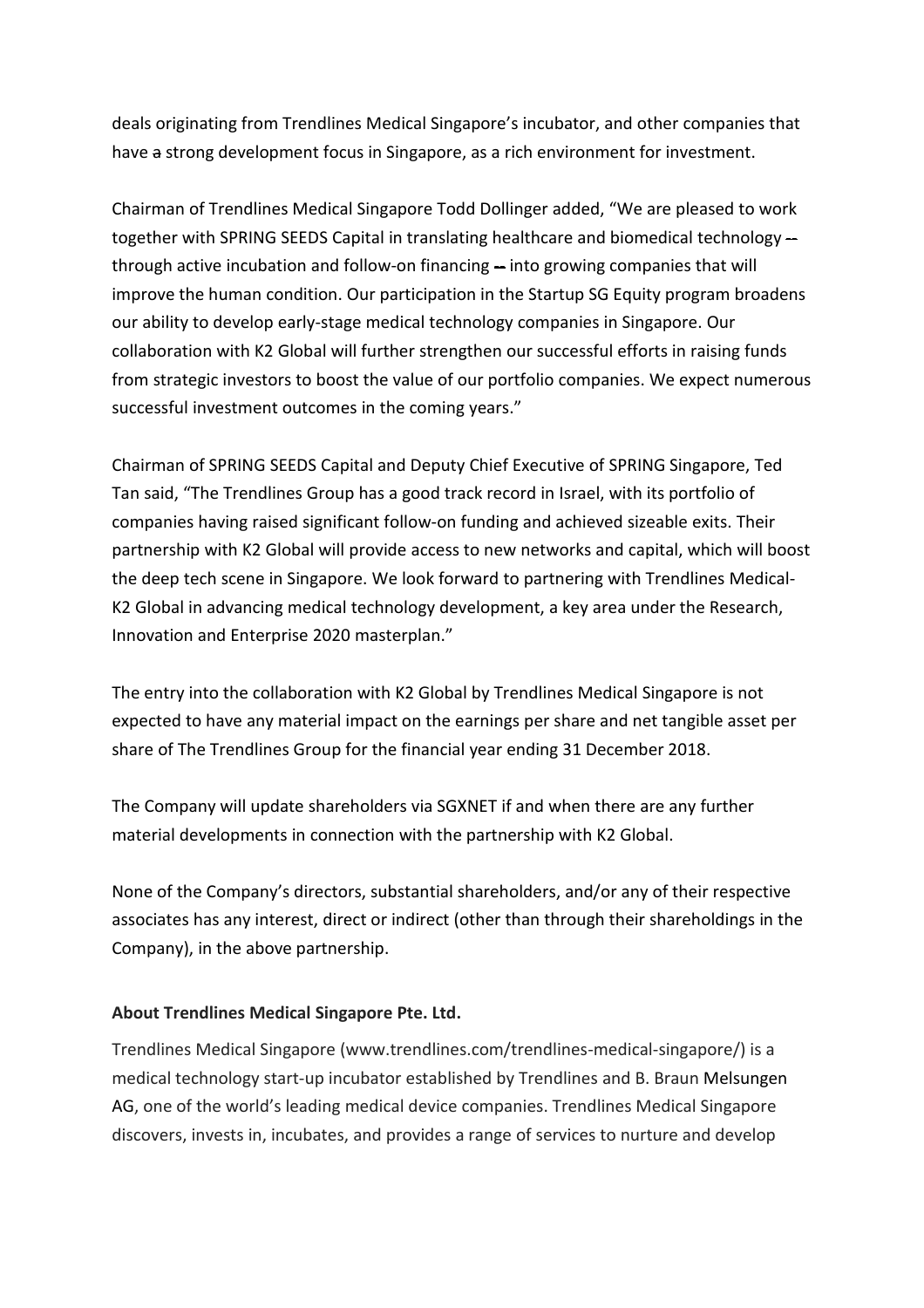Singapore-based companies involved in novel medical devices and technologies with a view toward success in the global market.

#### **About The Trendlines Group Ltd.**

Trendlines (www.trendlines.com) is an innovation commercialization company that invents, discovers, invests in, and incubates innovation-based medical and agricultural technologies to fulfil its mission to improve the human condition. An intensely hands-on investor, Trendlines is involved in all aspects of its portfolio companies from technology development to business building. Trendlines' shares are traded on the Singapore Stock Exchange (SGX: 42T) and in the United States as an American Depositary Receipt (ADR) on the OTCQX (OTCQX: TRNLY).

## **About K2 Global Pte. Ltd.**

K2 Global [\(http://www.k2globalvc.com/\)](http://www.k2globalvc.com/) was founded by Singapore venture capitalist Ozi Amanat. A prominent investor known for investing in a number of unicorns (Spotify, Magic Leap, Paytm, Uber, Palantir, Airbnb) and in Alibaba and Twitter before their public offerings. With over SGD250 million in committed capital, Ozi and K2 Global are among Singapore's largest venture investors.

### **About SPRING SEEDs CAPITAL Pte. Ltd.**

SPRING SEEDS Capital (SSC), the investment arm of SPRING Singapore, co-invests with independent investor(s) in high potential Singapore-based startups with innovative and strong intellectual content that are scalable across international markets. It also manages co-investment funds administered under Startup SG Equity, a scheme which catalyzes private-sector investment for startups through government equity co-investment. Under Startup SG Equity, SSC supports early-stage startups across a wide range of technology and industry domain areas. For more information on the funding programs, please visit www.spring.gov.sg and www.startupsg.net.

## **About Startup SG**

Startup SG represents the shared interests of the startup community and positions Singapore as a leading startup hub. It provides entrepreneurs with a launch pad and a platform to connect them to the global stage, and access to local support initiatives. Please visit www.startupsg.net for more information and news.

For more information on the SSC funding programs, visit [www.startupsg.net.](http://www.startupsg.net/)

**-----------------**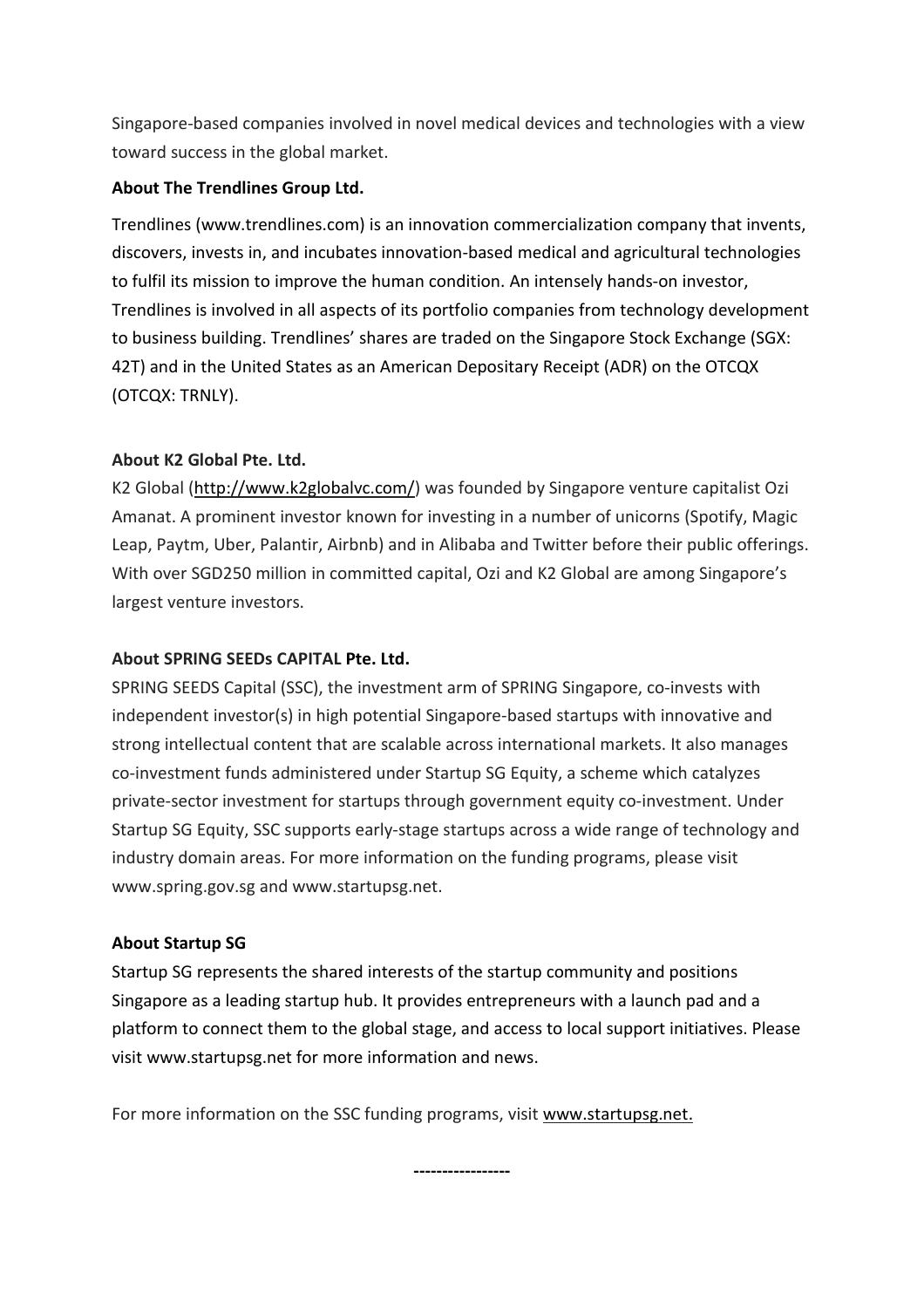This press release has been prepared by The Trendlines Group Ltd. (the "Company") and its contents have been reviewed by PrimePartners Corporate Finance Pte. Ltd. (the "Sponsor") for compliance with the Singapore Exchange Securities Trading Limited (the "SGX-ST") Listing Manual Section B: Rules of Catalist. The Sponsor has not verified the contents of this press release.

This press release has not been examined or approved by the SGX-ST. The Sponsor and the SGX-ST assume no responsibility for the contents of this press release, including the accuracy, completeness or correctness of any of the information, statements or opinions made or reports contained in this press release.

The contact person for the Sponsor is Ms. Jennifer Tan, Senior Manager, Continuing Sponsorship (Mailing Address: 16 Collyer Quay, #10-00 Income at Raffles, Singapore 049318 and E-mail: sponsorship@ppcf.com.sg)

**Investor Contact Information Israel** Shira Zimmerman, The Trendlines Group [shira@trendlines.com](mailto:shira@trendlines.com) Tel: +972.72.260.7000 **Singapore** Reyna MEI, Financial PR [reyna@financialpr.com.sg](mailto:reyna@financialpr.com.sg) Tel: +65.6438.2990